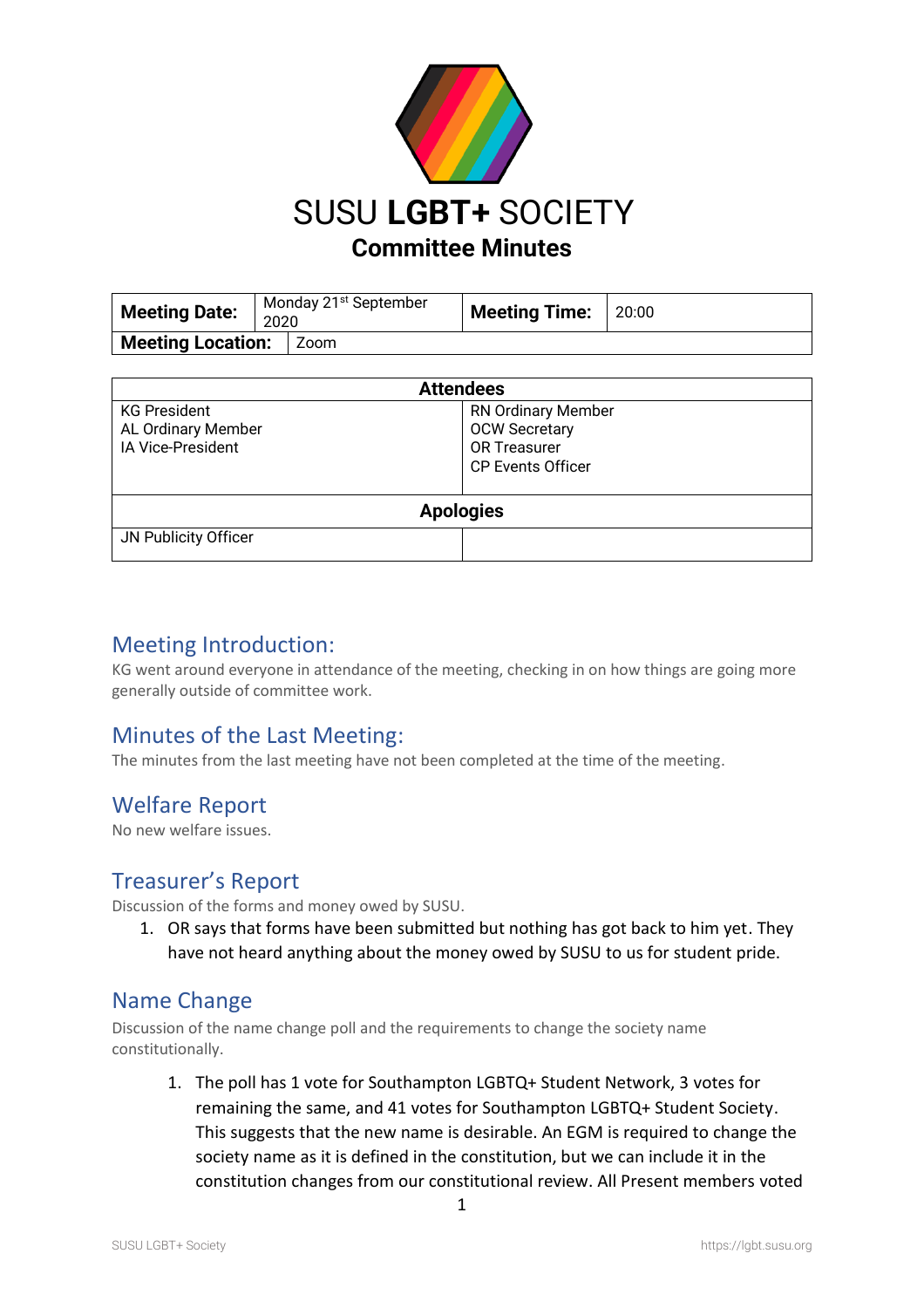

to change the name of society in branding and also table the motion to remove the old one from the constitution.

a. KG and JN to work on rebranding with the new unofficial name (KG &JN)

# **Elections**

Discussion of when we want to do society elections.

- 1. KG suggests that we start planning for elections in late October so that we can run an election in mid November and give people the opportunity to know the roles and run for them. 2 weeks for the society to publicise roles, a week for people to put their names forward, 5 days for voting and a day to announce the results means we would have to start promoting this. this on the week beginning the 26<sup>th</sup> of October
	- a. KG will think about publicising the election (KG)
	- b. AL will begin planning election tech. (AL)

#### Covid contingency planning

Discussion of our plans if the social restrictions increase and SUSU's position on them.

- 1. As of the time of the meeting, the treasure hunt is ok as long as there is no mass gathering. SUSU has a Covid policy, we should expand upon it. We will have to wear face shields and masks, and those on the committee who struggle with that will have to be more on the online events.
- 2. CP has emailed Corin Holloway about activities on campus. KG says it is best for her to contact the estates team. We cannot organise the edge social.
	- a. CP will contact estates (CP)

# Covid Safety

Discussion of our risk assessment and presentation of it for events, as well as face shields.

- 1. Our risk assessment has been approved. Everyone on the committee must read it. OR needs to work with JN to improve the RA presentation as everyone must read it for in person events.
	- a. Committee members will read the risk assessment (Committee)
	- b. JN to make the RA presentation pretty (JN)
- 2. OR needs to distribute face shields for the in person meet and greets. OR will leave them outside his house as they are isolating.

#### Black History Month

Discussion of our BHM plans.